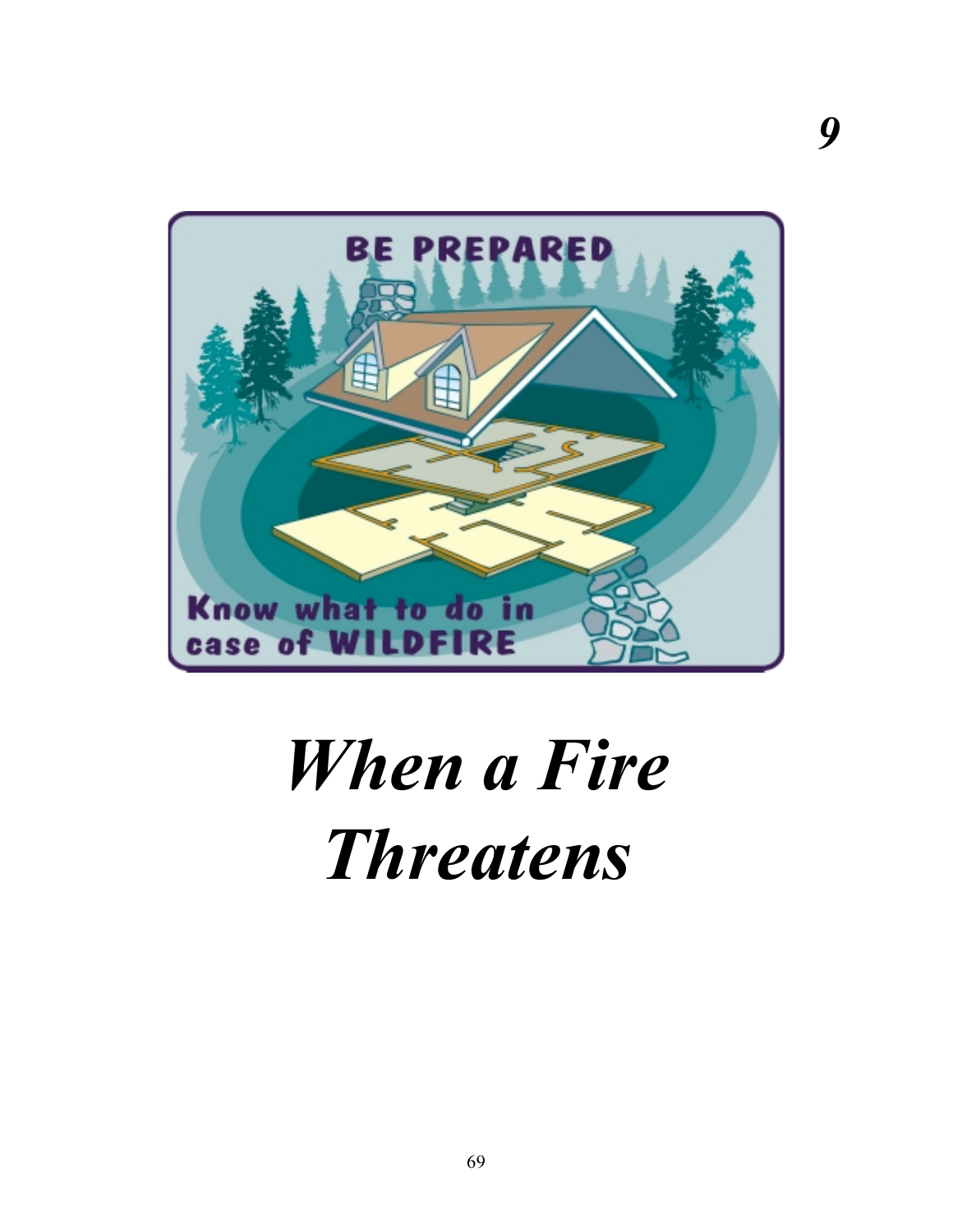

## **What to do When a Fire Threatens: Strategies for Action**

## **I. Inside the Home**

If you have prepared for a fire ahead of time and taken the precautions outlined in this program, you can feel more secure that your home will survive a wildland fire threat. However, there are additional actions you can take if a wildland fire is approaching your property.

Be prepared to evacuate all residents if necessary. In some cases, a homeowner may choose to remain with the home to help provide protection. The information below are some guidelines for evacuating or for choosing to remain at the home. Remember, however, that no property is worth losing a life.

- Have a plan to evacuate family members and pets.
- Make the decision and take action to evacuate early to avoid being caught in traffic or the fire itself.
- Be sure that everyone in the family knows the location of a prearranged meeting place, as well as evacuation routes.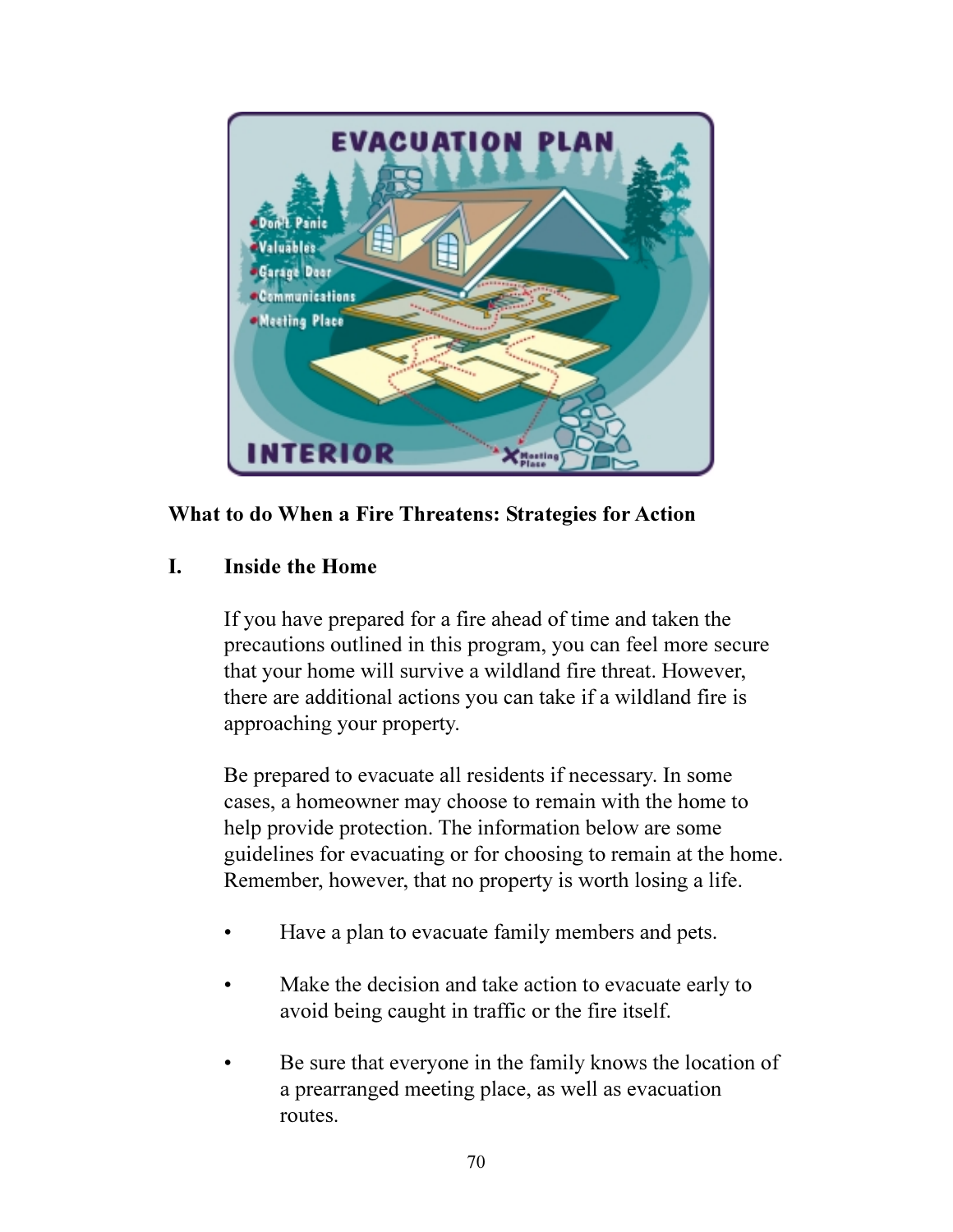- Place valuable keepsakes and important papers in your vehicle and place the vehicle inside the garage, facing out. Leave the windows rolled up.
- Disconnect electric garage door openers so the door can be opened manually in the event of a power outage.
- Don't panic; remain calm and attempt to remain in touch with emergency personnel if available.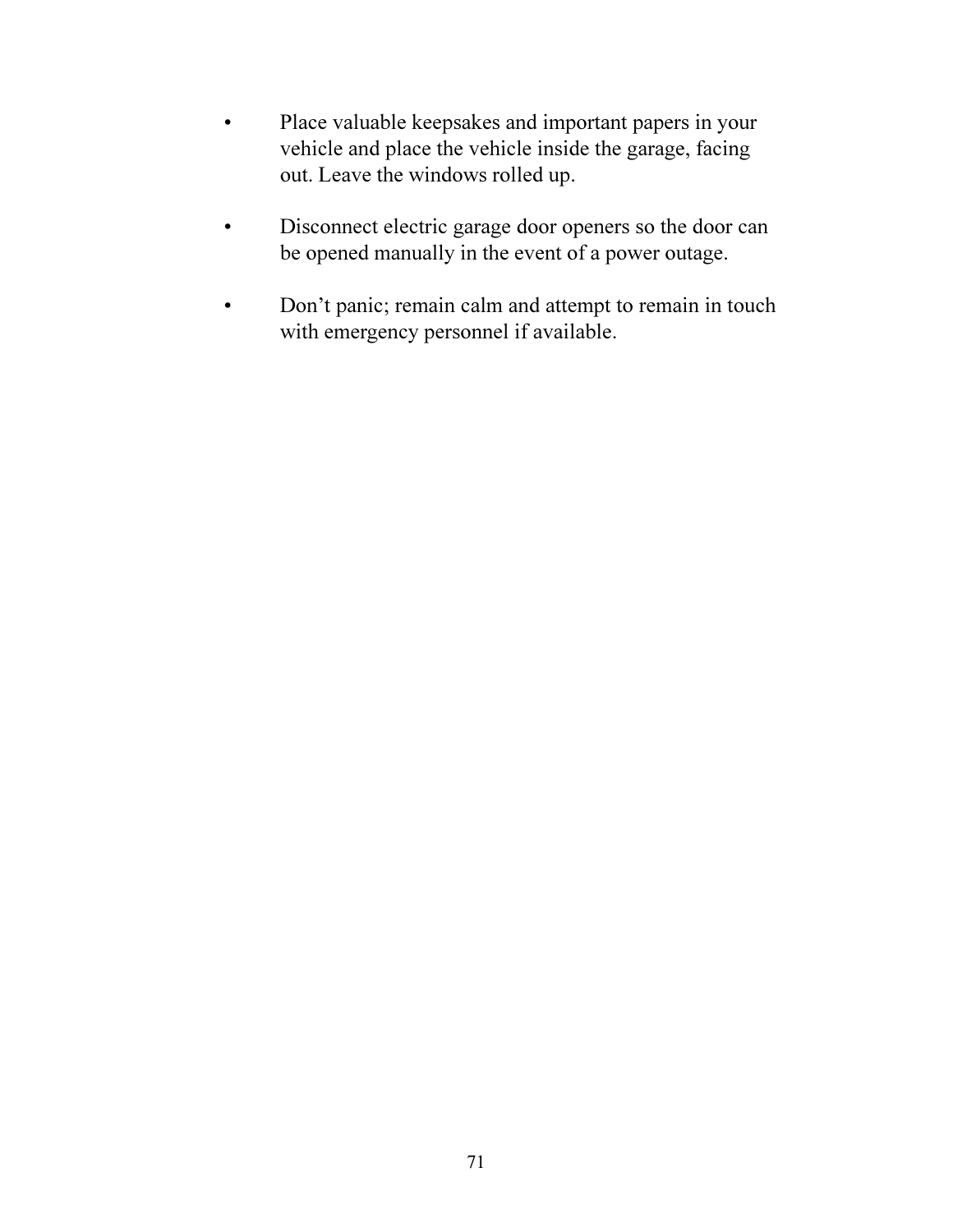

- A. Inside the Home (When Choosing to Remain With the Home)
	- Keep a radio or television tuned for instructions.
	- Close all exterior doors and windows and exterior vents. Also close all interior doors.
	- Leave a light on in each room; this may help firefighters in smoky conditions.
	- Fill bathtubs, sinks, and other containers with water for putting out hot spots if no other source is available.
	- Remember that the hot water heater and toilet are sources of water, if needed.
	- Remove curtains and other combustibles from around windows (radiant heat can ignite curtains through the glass).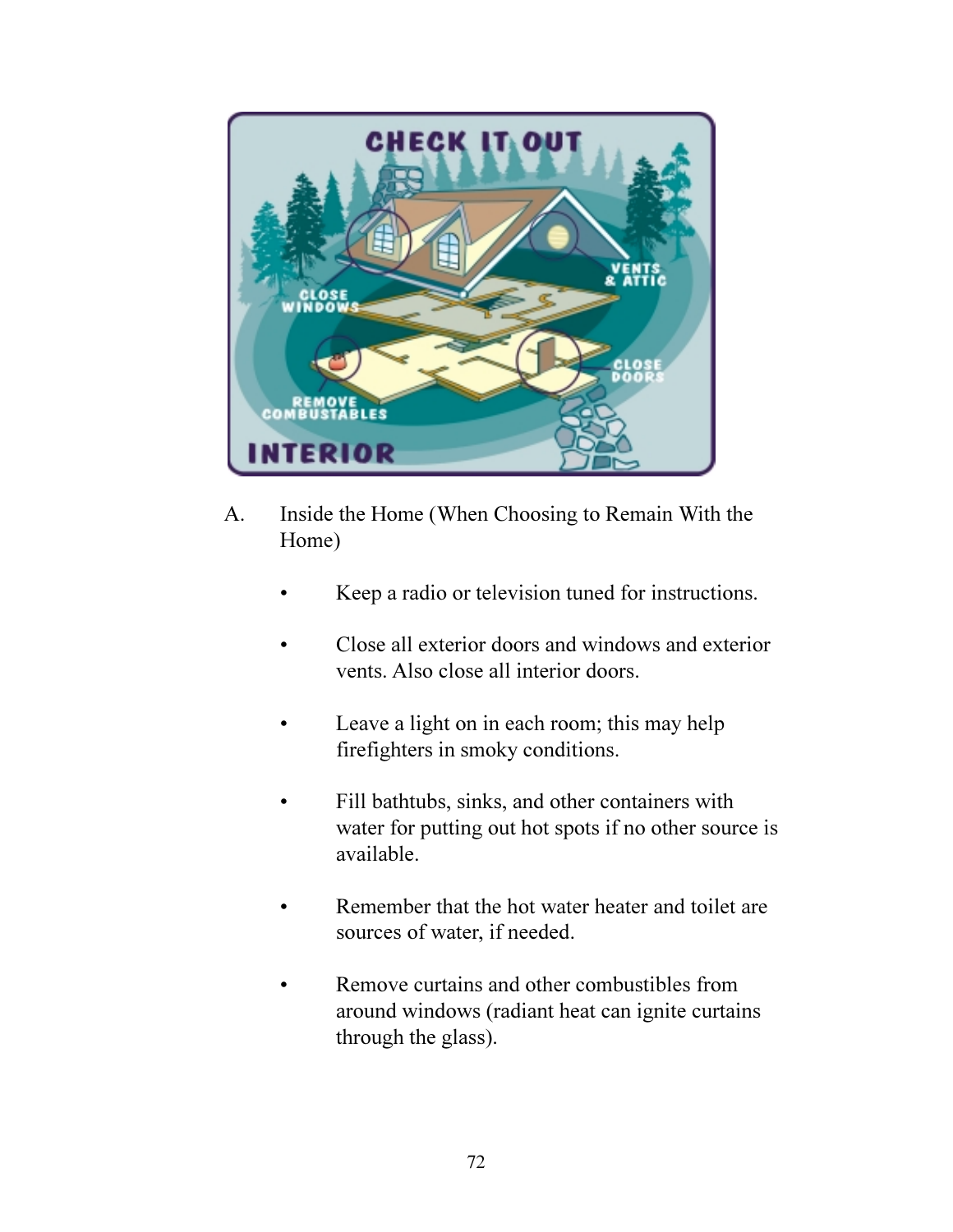- Move all over-stuffed or upholstered furniture (over-stuffed chairs, couches, etc.) to the middle of the room, away from windows.
- Close all window blinds and shutters.
- Open the fireplace damper, but be sure the screen is in place to prevent embers from entering the house.
- Wear only cotton or wool clothes, preferably long pants, long-sleeved shirts or jackets, and boots.
- Continually check the attic, if possible, for embers, smoke, or fire.

<sup>\*</sup> The decision to remain with your property is a personal choice which should be made only if conditions allow for your personal safety.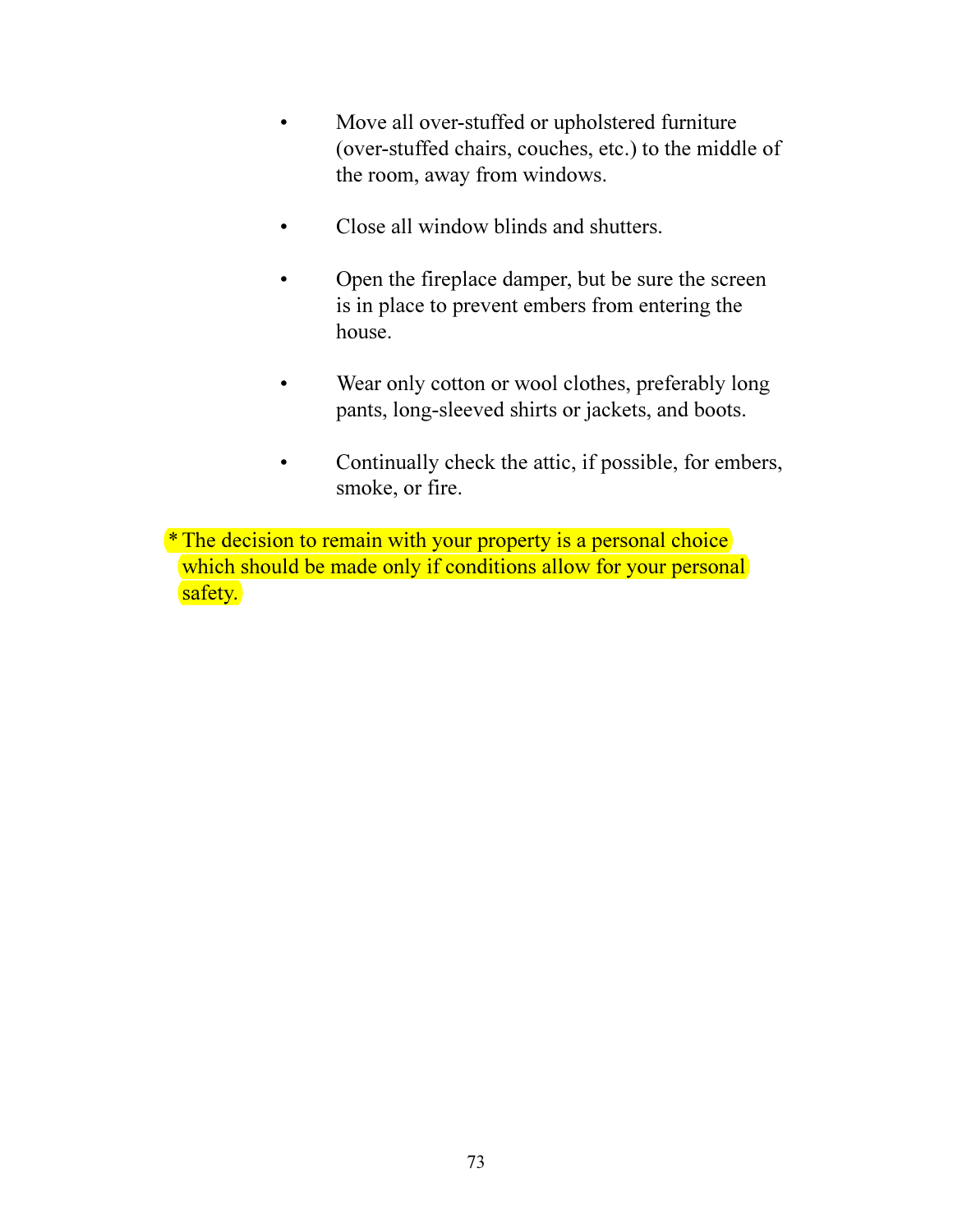

## B. Outside the Home

- Place a ladder against the house (to allow access to the roof to extinguish spot fires).
- Be sure all outside hoses are connected to faucets and, if possible, turned on.
- Close or cover all eaves and foundation vents.
- Move flammable patio or lawn furniture or any other materials away from the house.
- Shut off propane at the tank or natural gas at the meter.
- Soak rags, towels, or small rugs with water and have on hand to put out embers or small fires.
- Continually check the roof for embers, smoke, or fire.